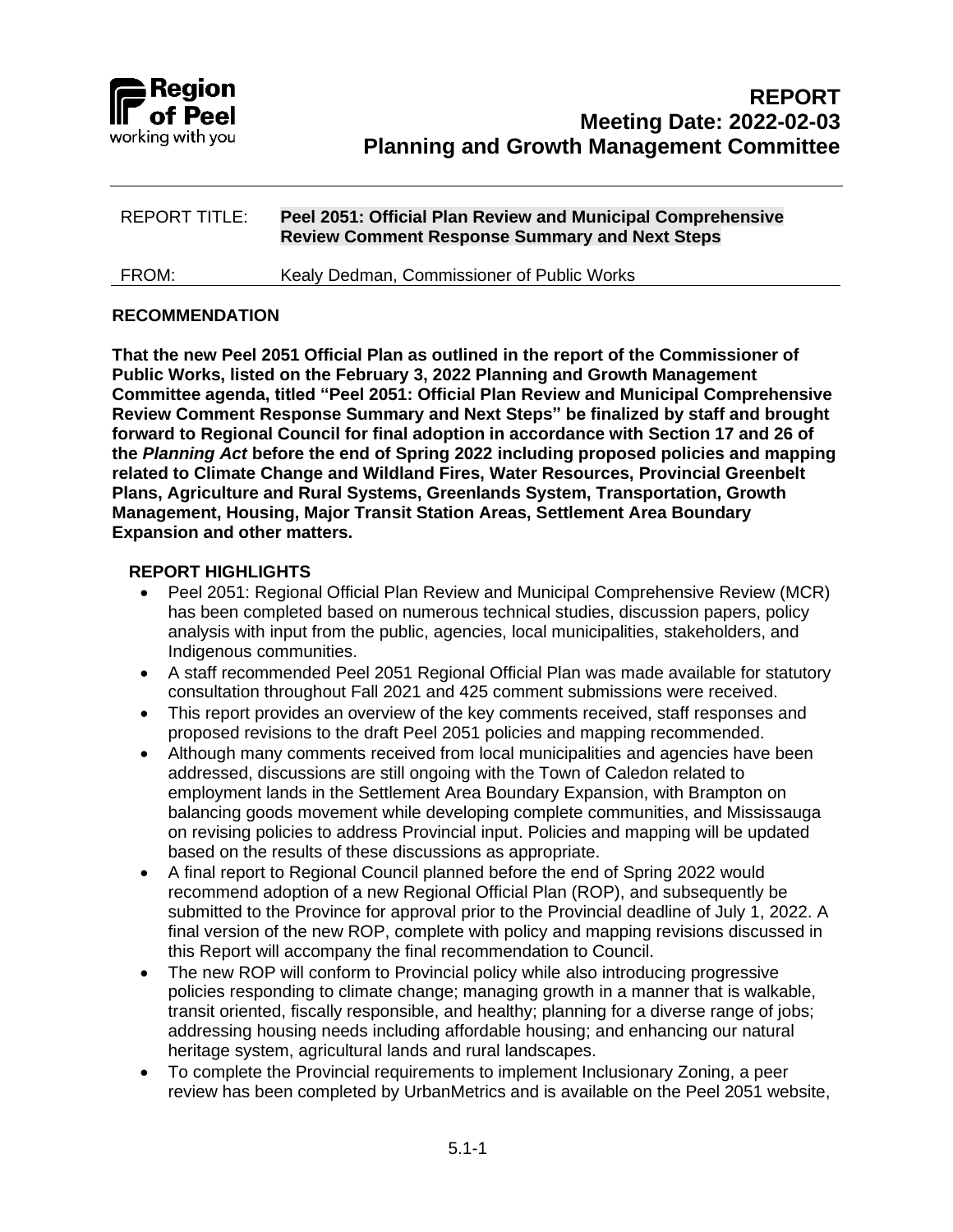which concurs with the recommendations in the Peel Feasibility Analysis prepared by N. Barry Lyon Consultants Limited.

#### **DISCUSSION**

#### **1. Background**

The Regional Official Plan (ROP) is required to be reviewed periodically as a Municipal Comprehensive Review (MCR). This review, now referred to as Peel 2051, was initiated through a special meeting of Council in May 2013, open houses and a public meeting as required in the *Planning Act*. Peel 2051 plans for future growth to 2051 to achieve Provincial conformity, under the following focus areas:



Figure 1: Peel 2051 Focus Areas

The Health and Built Environment and Age Friendly Planning focus areas were approved by the Province in 2017 through Regional Official Plan Amendment (ROPA) 27 and are now in effect. \* Aggregates focus area is proceeding separately as a staged policy review and ROPA.

Background reports and technical studies informed draft policies and mapping that make up the Region's MCR available for review on the Peel 2051 website.

The local municipalities are also required to undertake reviews of their official plans in accordance with the *Planning Act* to address Provincial policy and conform to the ROP. Once the ROP comes into effect, local municipalities have one year to bring forward amendments to conform to the ROP, which will require regional approval.

The new Peel 2051 ROP will:

- manage growth of 700,000 people and 335,000 jobs to 2051 with the majority of new growth accommodated in existing urban areas (500,000 people and 270,000 jobs) and Strategic Growth Areas that are served by transit;
- plan for more housing options, equitable access to job opportunities, with everyday services in walking and cycling distance, and be connected by transit;
- protect the environment, improve health outcomes, address climate change, and improve quality of life through the planning of complete communities;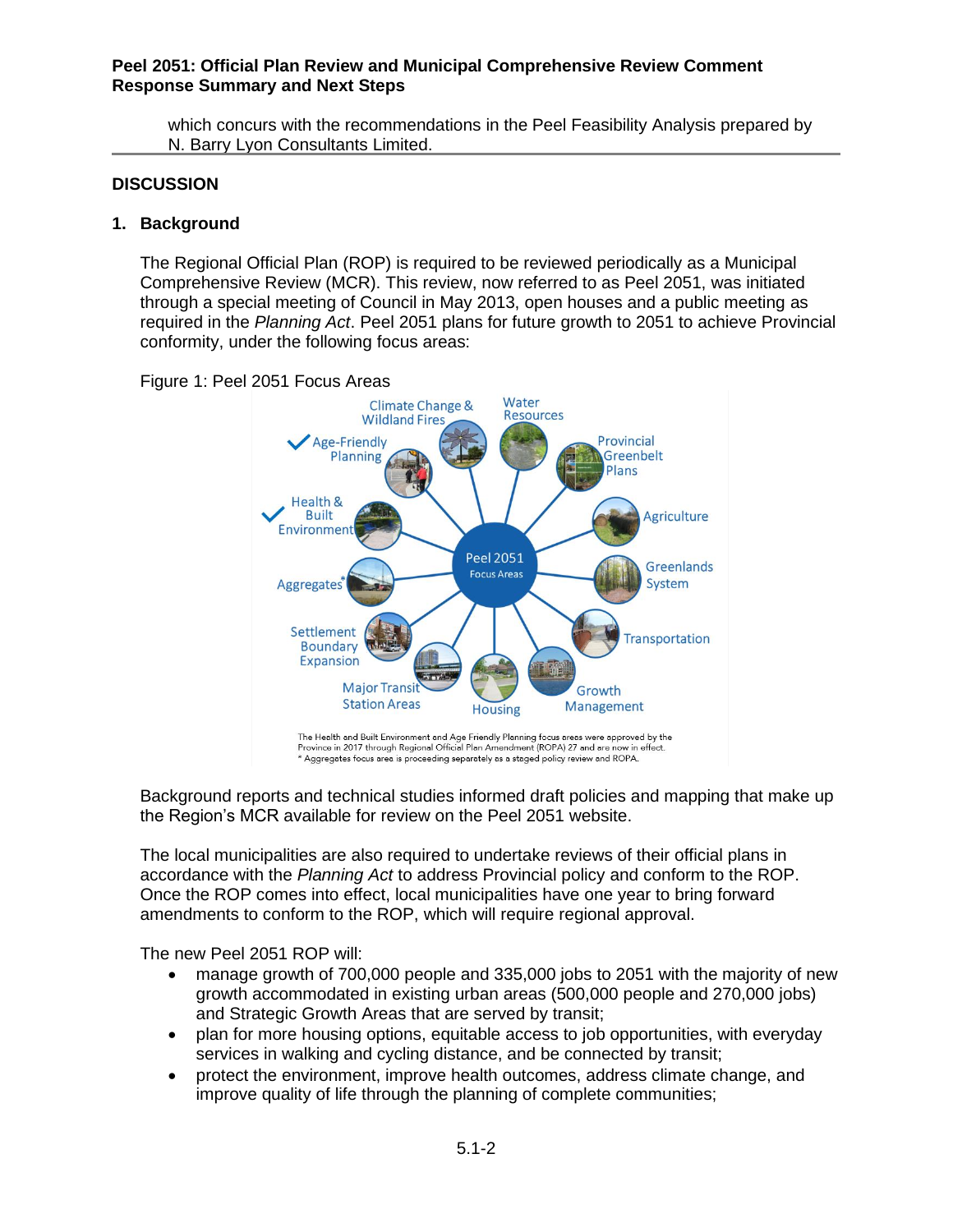- continue to protect prime agricultural lands that support the economic viability of farming and local food production;
- address housing options through new tools that enhance affordability, balanced forms of housing, land use efficiency, gentle intensification, and strategic greenfield development;
- plan for new communities based on key factors such as land uses, healthy development, infrastructure, and the natural environment; and
- strengthen strategic phasing and financing policies that will contribute to long term fiscal sustainability.

#### **2. Consultation and Comments Received**

Throughout the Peel 2051 process, a wide range of consultation opportunities have been provided to ensure multiple opportunities for engagement. The required consultations under the *Planning Act* are referred to as statutory and other additional consultations held are referred to as informal or non-statutory.

On September 23, 2021, Planning and Growth Management Committee authorized staff to schedule statutory open houses and a public meeting in accordance with Section 17 and Section 26 of the *Planning Act*. Statutory open houses took place virtually on October 26, 2021 and October 27, 2021 from 7:00PM-8:30PM. Display boards were available for public review on the Peel 2051 website as of early October. The statutory public meeting took place virtually on November 4, 2021 at 1:00PM where five oral submissions and 32 written submissions were received. The minutes of the Public Meeting can be found on the website.

In addition to the minimum requirements of the *Planning Act*, staff were able to organize four in-person open houses (one in Brampton, two in Caledon, one in Mississauga) in November to allow for additional opportunities for feedback and discussion. An overview of all consultations is provided for on the Peel 2051 website, including the results of the community survey that accompanied the statutory consultations.

At the time of writing this report, 425 written submissions have been received through the statutory consultation process which are summarized and responded to by some key focus areas below. All comments have been reviewed and continue to be considered in preparing the final recommended ROP to Council.

### **3. Comments by Focus Area and Responses**

Since the release of the October 2021 draft ROP, various policy and mapping updates are recommended in response to comments received, further internal review, and meetings with the Province and local municipalities and other stakeholders. Prior to Council adoption the complete recommended policies will be included in an updated track change version of the draft ROP showing revisions since October 2021. Further minor refinement to policies and mapping is underway in collaboration with Provincial and local municipal staff.

An overview of key focus area changes comments and recommended changes are noted below. Please refer to Appendix I for a further summary of responses to key agencies comments. Site specific comments and responses received as of December 2021 can be found on the Peel 2051 website. A full compilation of all agency, site specific and public comments will be made available on the Peel 2051 website.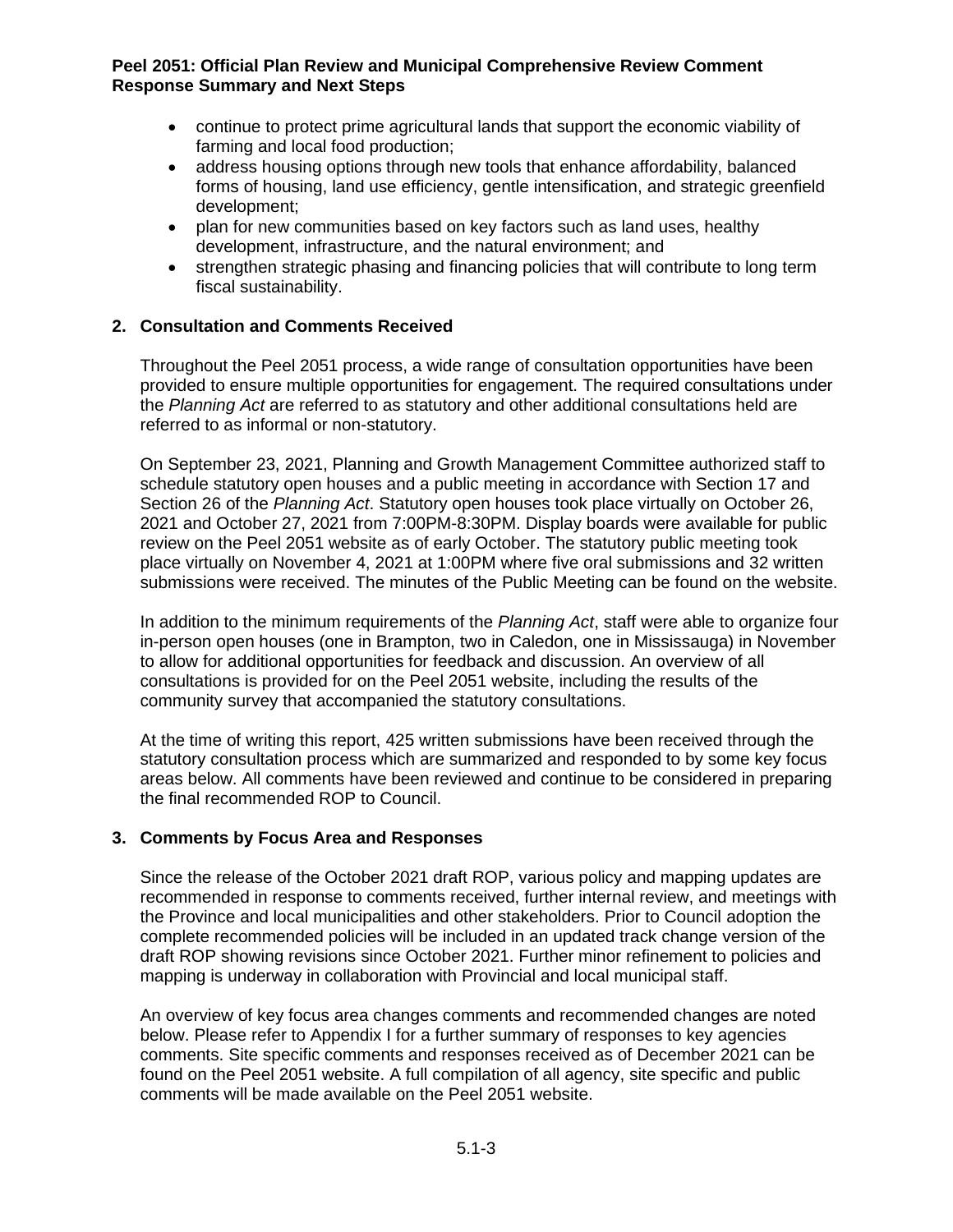# **a) Growth Management**

### **i) Comments Received**

Comments from agencies include:

- clarifying the role of the Region in managing growth by guiding how it will be accommodated in Strategic Growth Areas such as Major Transit Station Areas (MTSAs);
- requesting clarity on implementation planning in designated greenfield areas, including the preparation of secondary plans and community block plans;
- integrating transportation networks into complete communities to support intensification and sustainable travel modes;
- balancing the needs of goods movement along regional transportation corridors with intensification, active transportation and complete communities;
- ensuring public service facilities such as school sites are planned for in areas anticipated for high growth;
- recognizing the Region's role in employment planning by protecting the viability of industries in Employment Areas; and
- providing flexibility to consider non-employment uses in Employment Areas where appropriate.

With regards to establishing a Regional Employment Area designation, the Region received new information to inform the mapping, requests for refinement, and additional requests for employment conversions (now totaling 59 employment conversion requests). Responses to the employment conversion requests and detailed responses to each request are included on the Peel 2051 website.

# **ii) Proposed Policy Changes**

Several policy revisions are proposed to provide added clarity to the Growth Management policies and respond to input, some of which include:

- updating land use compatibility policies in Employment Areas to protect the viability of existing industries in accordance with the *Provincial Policy Statement (PPS), 2020*;
- establishing a major retail threshold to clarify the appropriate maximum size of retail and commercial development permitted within Employment Areas;
- modifying **Schedule Y6 – Employment Areas** by:
	- o depicting employment lands in the Heritage Heights Secondary Plan Area in accordance with Brampton's vision
	- o updating the Employment Area in Lakeview Village based on a recent local Official Plan Amendment
	- o excluding sites from the Employment Area designation where staff are recommending support for employment conversions (total of 275 ha/ 16 of the 60 requests)
	- o clearly identifying and labelling intermodal rail facilities
- clarifying the basis for enabling and the criteria to be met to support employment conversions outside of an MCR in select MTSAs;
- providing guidance on how new Strategic Growth Areas such as MTSAs may be identified in the future;
- providing additional clarity to the local municipalities on implementation planning requirements for Strategic Growth Areas; and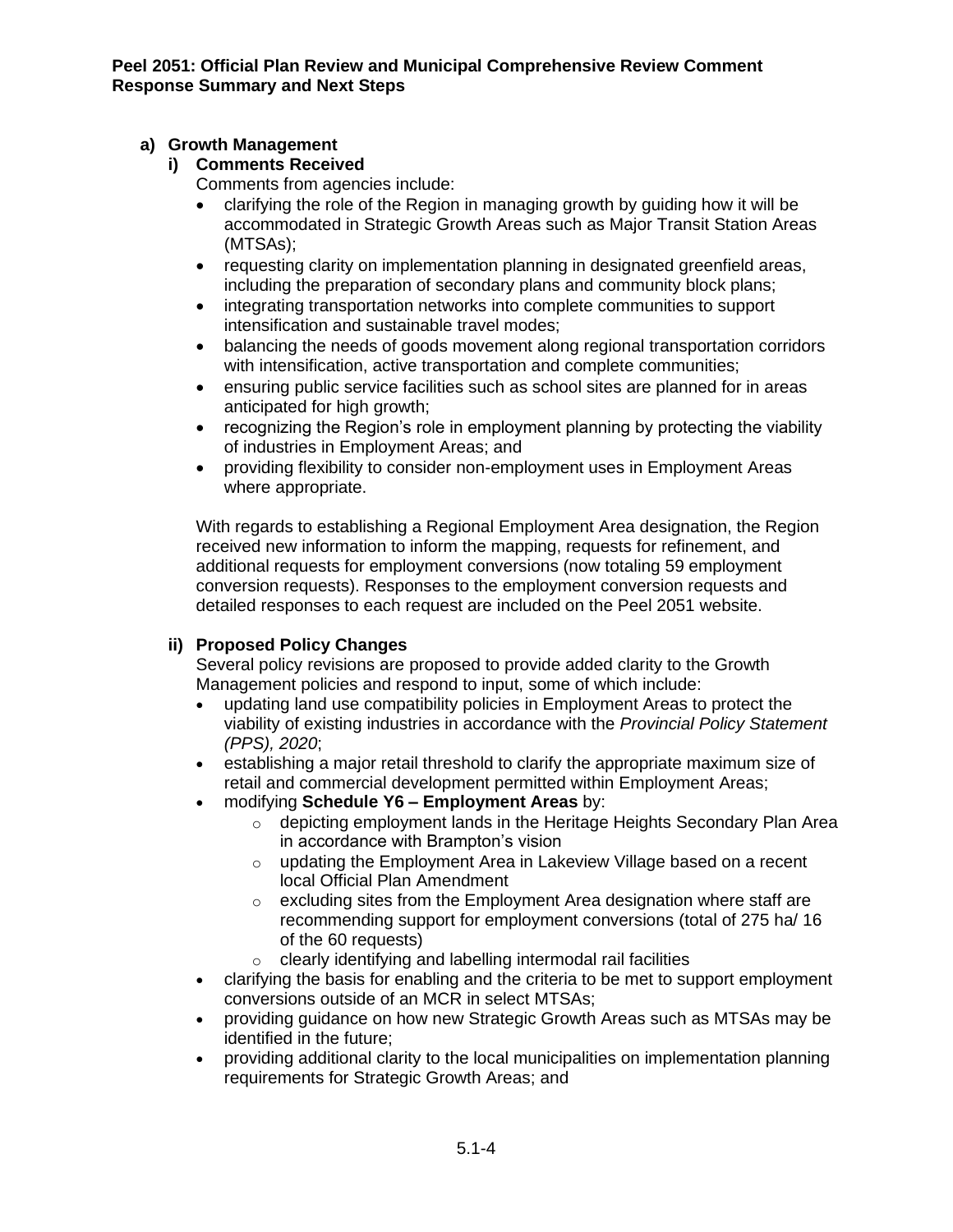• clarifying the requirements for secondary plan and community block plan neighbourhood processes, and staging and sequencing of development.

# **b) Major Transit Station Area (MTSA)**

### **i) Comments Received**

MTSA policies and mapping are being refined based on input received from the Province and the local municipalities through multiple circulations of draft MTSA policies.

Provincial comments suggested technical revisions to policies and mapping including:

- prioritizing Provincial Growth Plan Priority Transit Corridor stations;
- including information on transit infrastructure status for each station;
- directing that MTSAs boundaries be enlarged to include low density residential areas, employment areas (for additional job growth), and other non-developable lands, particularly on the 403 Bus Rapid Transit / Mississauga Transitway corridor;
- requesting additional justification where minimum densities are lower than Growth Plan requirements; and
- clarifying local municipal implementation requirements (including timing) of *Planning Act* protected MTSAs, particularly as it relates to identifying densities and permitted uses through local official plans and zoning.

Comments from other stakeholders were related to:

- land use compatibility where MTSAs overlap employment areas;
- requesting clarity on intensification in MTSAs;
- providing diverse housing types and affordability in MTSAs; and
- requests for specific sites to be included in MTSAs.

### **ii) Proposed Policy and Mapping Changes**

Agency and local municipal comments informed updated MTSA densities, classifications and delineation of additional stations. Responses will also provide clarity on implementation policies, and result in mapping changes to reflect Growth Plan MTSA prioritization and the latest infrastructure information. Key changes include:

- clarifying policies regarding the implementation of *Planning Act* 'protected MTSAs', such as local official plans and zoning by-laws being required to include specifications for permitted land uses and minimum densities of buildings and structures in MTSAs;
- addressing PPS, 2020 land use compatibility policies for sensitive uses near industrial uses through local implementation planning of MTSAs;
- removing references to "gentle intensification" and adding clear language on the types of intensification anticipated within MTSAs;
- updating **Table 5 – Major Transit Station Areas** with additional MTSAs, refined MTSA classifications and updated minimum densities;
- adding a new **Figure 11 – Major Transit Station Area Status** to address the infrastructure status of the MTSAs which can be updated as new information arises without a ROPA; and
- modifying **Schedule Y7 – Major Transit Station Areas** to include the following key revisions: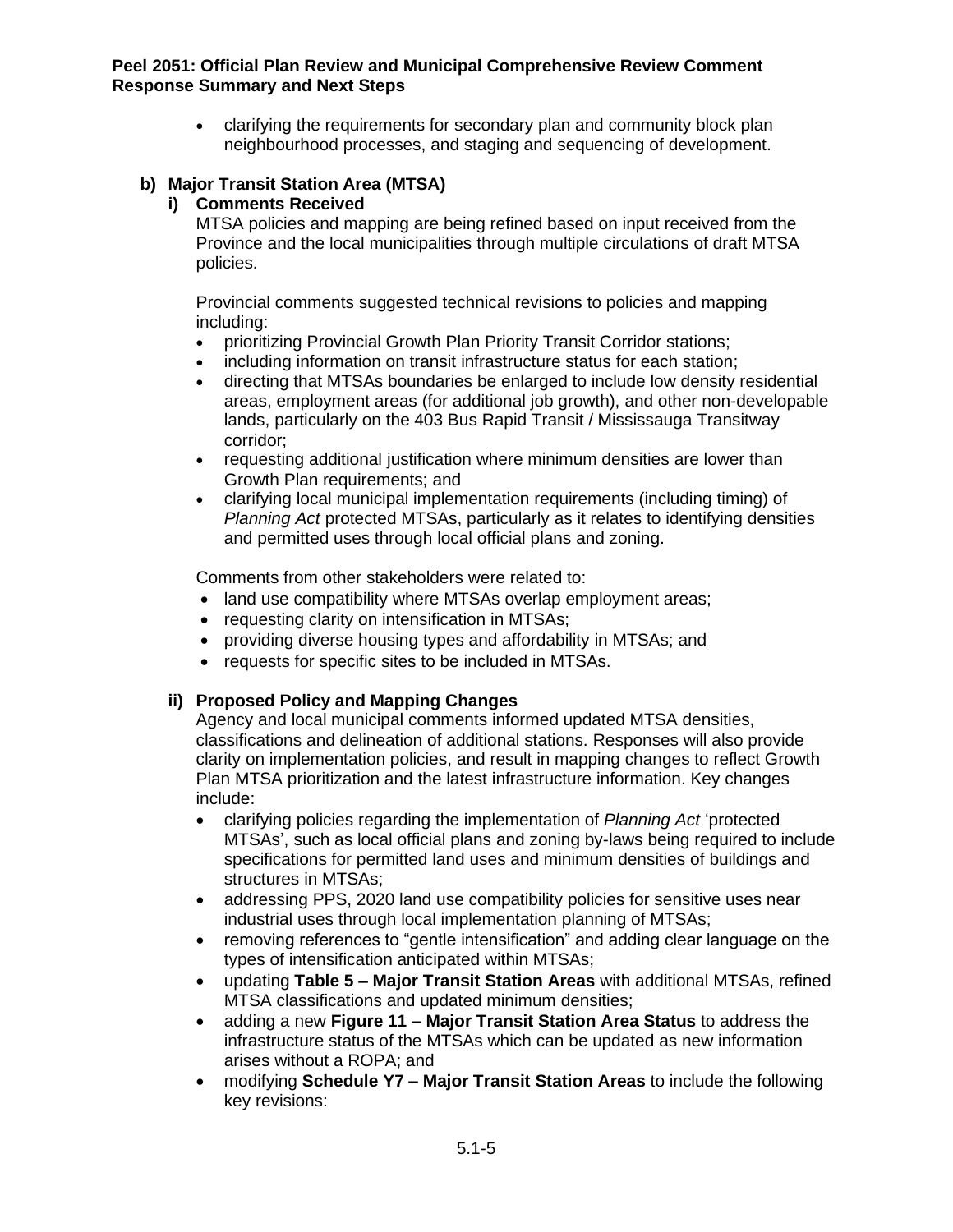- o recognizing Provincially identified Growth Plan Priority Transit Corridor MTSAs;
- o updating Highway 407 Transitway stations as per the approved Environmental Assessment;
- o delineating additional stations on the Queen Street BRT corridor as 'primary' MTSAs;
- $\circ$  revising and enlarging some MTSA delineations to include adjacent low density residential areas where additional residential units could be supported (see 403 – 2 Winston Churchill, 403 – 6 Central Parkway, 403  $-7$  Cawthra, 403  $-8$  Tomken, and 403  $-9$  Dixie); and
- $\circ$  adding new 'planned' MTSAs for Heritage Heights GO and three Eglinton Crosstown West Extension Airport Segment stations (a future Light Rail Transit service extending from Toronto, the 403 BRT Renforth station, and connecting to the future Airport Transit Hub).

# **c) Settlement Area Boundary Expansion (SABE)**

# **i) Comments Received**

Comments received on the Settlement Area Boundary Expansion (SABE) cover a variety of areas, some of which include: policy revisions, the addition of more employment lands, the inclusion of site-specific properties within the SABE, and for Regional Council to reject the draft settlement expansion.

Comments from the Town of Caledon requested the following:

- an increase of the SABE Employment Area from 1,400ha to 1,650ha, and reduction to the Community Area from 3,000ha to 2,800ha; these totals 4,450 ha, and exceeds the area of the Region's draft SABE area from 4,400 ha by an additional 50 ha;
- an increase in the minimum density for the new settlement expansion Community Area from 65 people and jobs per ha to 70 people and jobs per ha; and
- revisions to some locations of the SABE Employment and Community Areas (see map page 15 in the presentation accompanying this staff report listed on the February 3, 2022 Planning and Growth Management Committee agenda).

Other agency comments expressed concern related to consistency and application of policies requiring block planning. The site-specific comments request certain lands for inclusion in the SABE, request a change in the proposed designation on the lands (community or employment), or request inclusion of lands into a rural settlement in the Greenbelt.

Approximately 309 comments were received requesting that the Region not proceed with a SABE. Reasons related to impacts on climate change, natural heritage and agricultural/water resources, and alternatively that the growth to 2051 be accommodated within the existing settlement boundary. Technical analysis was undertaken to consider the option of not expanding the urban boundary and based on the results of the analysis, this option was not recommended. This approach would yield a higher intensification rate, with an insufficient proportion of family sized units to respond to market demand and accommodate a range of housing types as required by Provincial policy. In addition, the local municipalities with urbanized communities would need to reconsider their planning policy structure to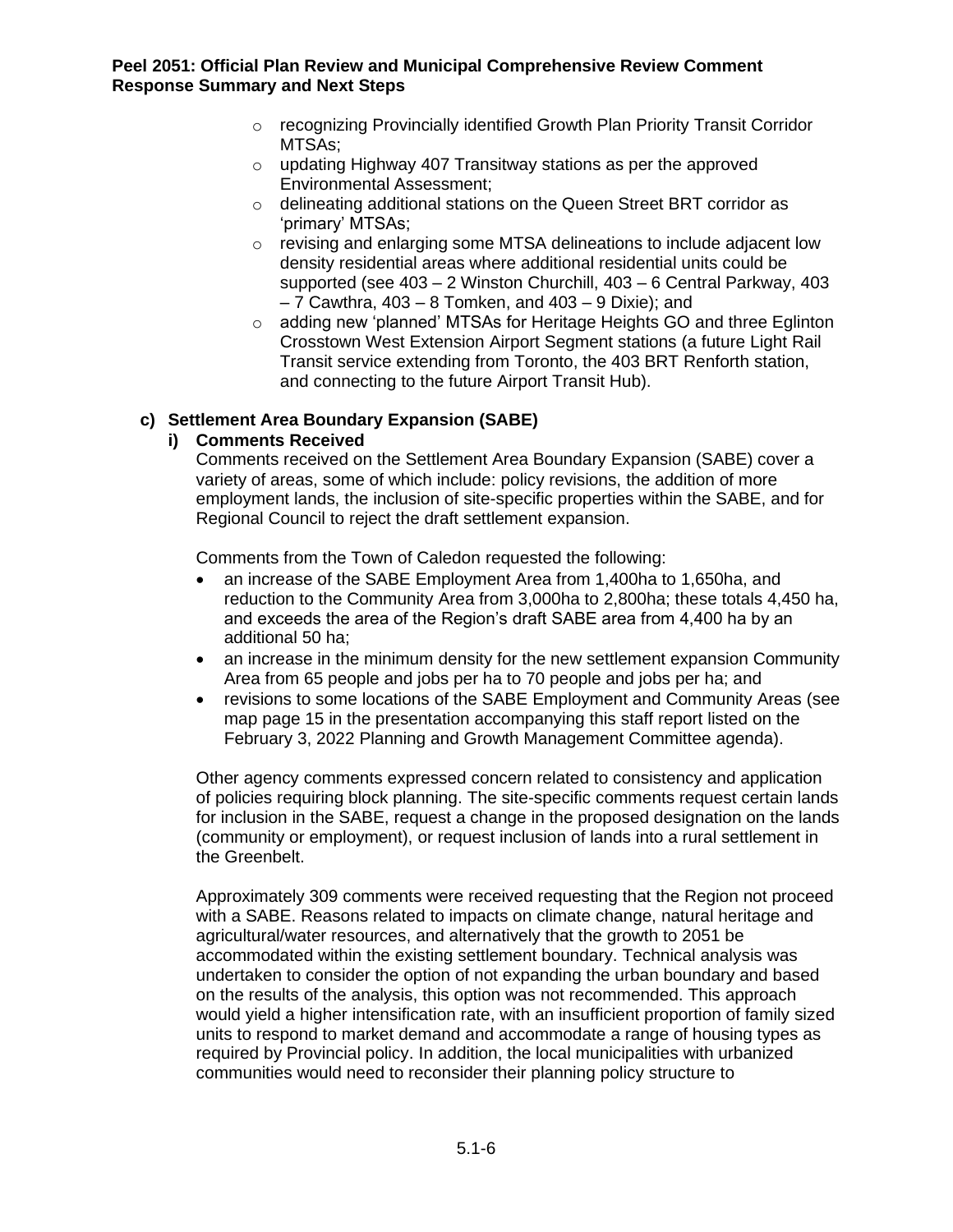accommodate an even higher intensity of development within existing communities than currently contemplated.

A balanced approach to growth is being recommended which exceeds the Growth Plan minimum intensification and density targets and results in the majority of growth (75 percent) being accommodated in existing areas but, necessitates remaining growth to be accommodated in new designated greenfield areas.

Approximately 14 comments were received requesting that the lands currently identified as Future Strategic Employment Lands (north of Healey Road along Airport Road to Sandhill) be included as Employment Area within the proposed SABE. Staff continue to recommend the subject lands as Future Strategic Employment Land since forecasted employment growth to 2051 can be accommodated within the draft proposed SABE shown on Appendix II. Draft policies permit the expansion of Sandhill for dry industrial uses in strategic locations within the Future Strategic Employment Area based on the results of an assessment undertaken by the Town of Caledon in consultation with the Region and in accordance with applicable policies in the Growth Plan. Staff will continue to monitor the availability of employment lands. Additional employment lands can be considered as part of the next MCR.

### **ii) Proposed Policy and Mapping Changes**

In response to the comments from Town of Caledon, a memo has been prepared by Hemson Consulting dated January 17, 2022 which outlines implications of the comments on the Land Needs Assessment (LNA) (available on the Peel 2051 website). Hemson conclude and staff concur that no changes to the LNA analysis, findings and recommendations are warranted based on the comments received. Nevertheless, staff are recommending some revisions where requests can be supported based on alignment with Regional policies and interests and principles of good planning.

Responses to comments are as follows:

- The amount of community and employment land proposed in the SABE has been justified through the results of the Provincially mandated LNA. Staff are not recommending changes to the LNA as evidence has not been provided that would suggest revisions are required.
- Although an increase in the density of the new settlement expansion greenfield area from a minimum of 65 people and jobs/ha may reduce flexibility for Caledon to plan communities at a variety of densities to transition to the rural area, an increase in the minimum density is consistent with many regional and provincial priorities. Based on the revised SABE map shown on Appendix II, staff are supporting a minimum density of 67.5 people and jobs per hectare. Increasing the minimum density to 67.5 people and jobs per ha reduces the Community Area land required by approximately 130 ha.
- The recommended Employment Area included in the LNA provides enough land for the 30-year planning horizon, and there is an opportunity to update the employment land needs at least every 10 years through subsequent MCRs. However, staff recognize that Provincial policy sets the LNA results as a minimum, and can support an increase in designated Employment Area on the basis of providing protection of additional lands for employment uses and that additional supply would provide a variety of competitive sites appealing to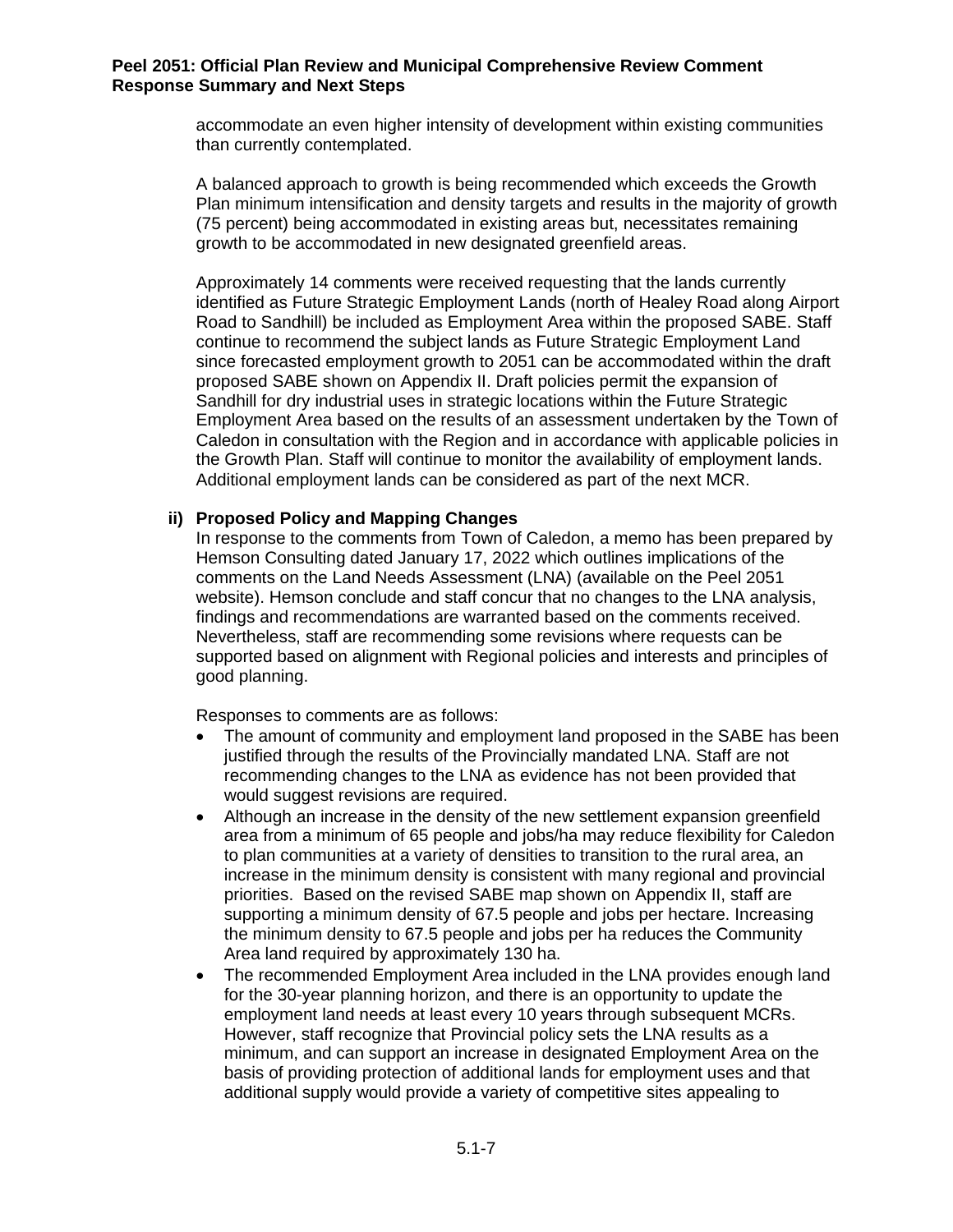different potential users. These factors may better position Peel and Caledon to take advantage of uncertain future economic development opportunities.

• Notwithstanding the revisions proposed above related to Community and Employment Area, no overall increase in the SABE beyond the map dated September 2021 is supported by staff.

Agency comments are resulting in the following proposed additional policy and mapping changes including:

- recognizing the need for integration and consideration of schools and public service facilities in planning new community areas; and
- recognizing the different ways detailed (block planning, etc.) planning is undertaken at the local municipal level.

Site-specific requests received during statutory consultation have been reviewed in relation to the technical studies required to support the MCR. Most sites are already within SABE areas. Sites that have not been included in the SABE areas are generally due to:

- the sites being in the Greenbelt;
- the lands not being suitable or not as suitable as other locations based on the technical studies; or
- the lands are outside of the Focus Study Area and therefore were out of scope for this review.

The following policy and mapping changes are proposed to be made:

- replacing approximately 109 ha of proposed Community Area north east of Mayfield West with proposed Employment Area;
- replacing approximately 19 ha of proposed Employment Area on the south side of Old School Road at the intersection of Hurontario with proposed Community Area;
- replacing approximately 40 ha of proposed Community Area north of the proposed Employment Area north of Mayfield Road at Mississauga Road with proposed Employment Area to better reflect current land uses and property lines.
- identifying a conceptual area on **Schedule Z1 – Regional Structure** mapping that identifies the need for the Town of Caledon to consider transition around the predominantly residential Campbells Cross when undertaking secondary planning for the future Employment Area;
- symbols added to the appropriate Official Plan Schedule recognizing two requests within the Greenbelt previously identified that warrant further study at the local level:
	- o Caledon East: 2785 Charleston Sideroad and '0' Charleston Sideroad located on the south side of Charleston Sideroad;
	- $\circ$  Inglewood: 15344, 15400, 15352 and 15380 Hurontario Street / 2949, 2939 and 2973 Old Base Line Road; and
- revising Palgrave Estate Residential Community mapping on the Glen Eagle Golf Course property to better reflect Provincial mapping.

The overall recommended SABE remains unchanged at 4,400 ha with Community Area decreasing from 3,000 ha to 2,870 ha and Employment Areas increasing from 1,400 ha to 1,530 ha. Appendix II shows the January 2022 proposed SABE map that reflects the changes outlined above.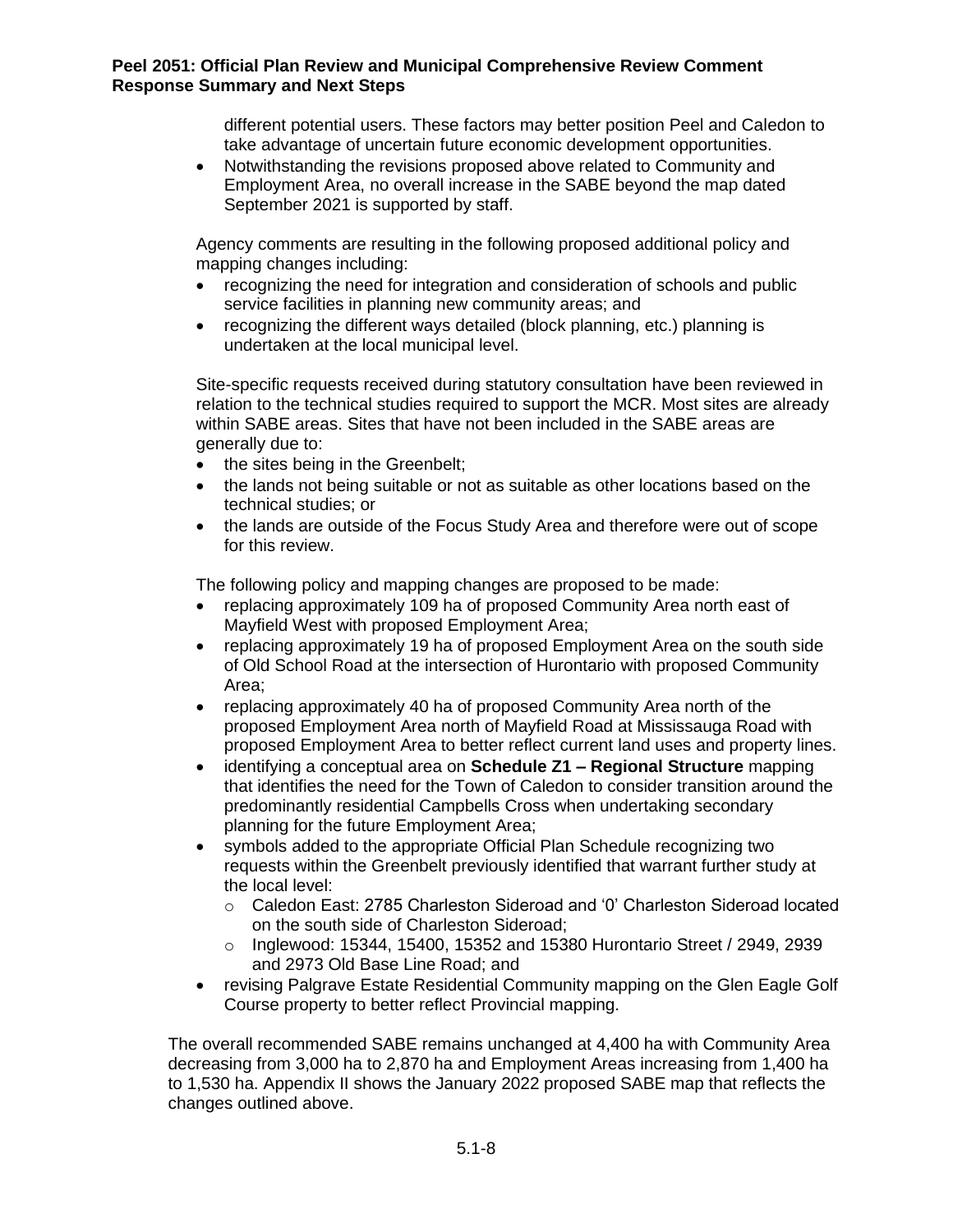# **d) Housing**

# **i) Comments Received**

Stakeholder comments include:

- over 9 requests during the statutory consultation process (28 requests previously received), for very strong inclusionary zoning policies that:
	- o require 20-30 percent of the floor area of new developments be set aside for affordable rental housing;
	- o that the affordability period be in perpetuity; ensure people earning \$20- 60 K can afford housing;
	- o that affordable housing should be provided in all parts of the Region;
- continuing to identify housing affordability and supply as a key priority;
- recognizing the challenges faced by households when securing housing options that meet their needs and how this can prevent them from living in the community of their choice;
- recognizing the challenges in creating affordable housing, such as through Inclusionary Zoning, without incentives (e.g. deferring development charges, reducing application fees) and offsets (e.g. reduced parking requirements);
- ensuring that housing is affordable to low and moderate income households for the long term;
- improving housing options and affordability in lower density and intensifying neighbourhoods and new community areas;
- keeping policies flexible to recognize the unique characteristics and housing needs of local communities and markets; and
- maximizing affordable housing units secured through Inclusionary Zoning where markets are strong and considering reduced requirements (e.g. lower set-aside rate) for markets that are not as strong.

To complete Provincial requirements to implement Inclusionary Zoning, a peer review was completed by UrbanMetrics and is available on the Peel 2051 website. The peer review concurs with the recommendations of the Feasibility Analysis prepared by N. Barry Lyon Consultants Limited. UrbanMetrics found in their professional opinion that the analysis adequately addresses the requirements set out in *Ontario Regulation 232/18*, does not appear to have any material deficiencies, contains complete, detailed, thorough and accurate financial analysis, and appropriately captures required submarket-specific nuances and conditions.

# **ii) Proposed Policy Changes**

Policies support a balanced approach to meeting housing need through housing supply to create a range and mix of affordable housing options and densities. In response to the results of the peer review and comments from stakeholders, draft policies are proposed to be revised as follows:

- clarifying that minimum new housing targets are Peel-wide and that individual plans and developments are expected to consider the targets and contribute as appropriate;
- providing further detail on the requirement for undertaking a housing assessment for large development applications, such as when and where it would be required;
- maximizing the number of affordable units secured through Inclusionary Zoning for low and moderate income households rather than setting a specific target to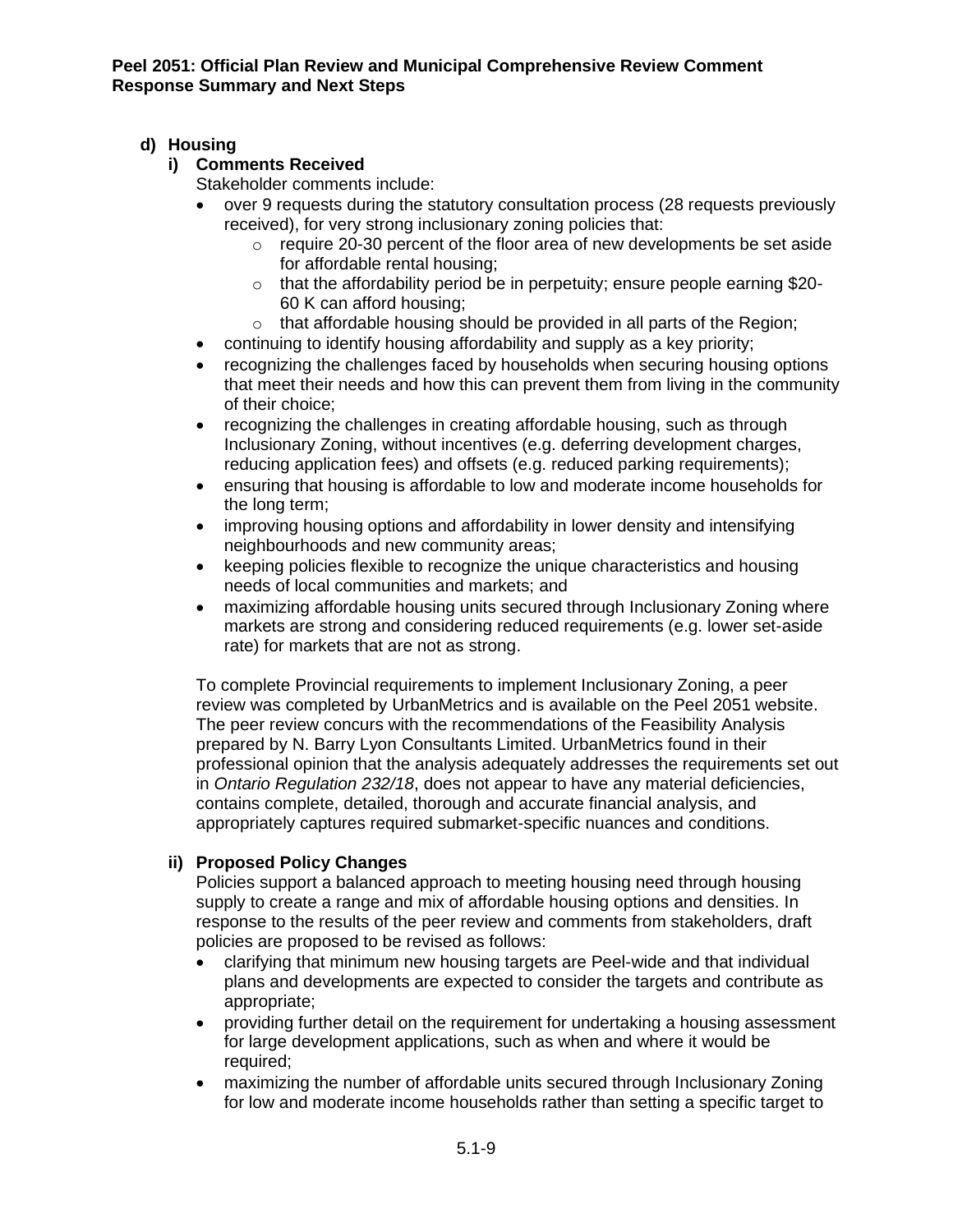recognize varying market conditions (specific targets will be set in the local implementing Inclusionary Zoning by-laws);

- clarifying and strengthening policies that promote additional residential units;
- encouraging innovative, alternative, and shared housing arrangements;
- advocating to the Provincial and Federal governments for increased funding, incentives, frameworks, and programs that support creating a range and mix of housing options; and,
- incorporating minor revisions or technical amendments to better reflect policy intent and Provincial requirements.

### **e) Transportation**

### **i) Comments Received**

Overall, the comments received support the Region's balanced approach and shift to a 50 percent sustainable mode share. Other agency comments received included support for:

- prioritizing sustainable modes of transportation;
- the need to balance goods movement and vehicular mobility with sustainable transportation objectives; and
- integrating land use and transportation planning.

On March 11, 2021, Regional Council confirmed strong opposition in principle to the construction of any transportation corridor traversing Peel Region, but specifically the currently proposed GTA West 413 Highway and Transmission Corridor (Resolution 2021-921).

### **ii) Proposed Policy Changes**

Provincial policy continues to require municipalities, including Peel, to protect the corridor for a highway, transitway and transmission corridor, and this is reflected in the proposed policy framework. To best reflect Council's position in the GTA West policy framework, references to "support" for the highway have been removed and a new policy encouraging the Province to explore alternative transportation solutions to a freeway, are included. Additionally, based on a specific request from Provincial staff, the name of the GTA West Transportation Corridor is proposed to include reference to Highway 413 in some policies.

In response to specific City of Brampton comments, policy additions and revisions are being incorporated to better articulate the need to balance aspects of transportation such as the efficient movement of vehicles and goods movements with overall transportation objectives around increasing the share of sustainable modes of transportation along with broader objectives around intensification, walkability, complete communities, and local context.

### **iii) Outstanding Appeals**

A number of GTA West related policies that originate for the last ROP review about 10 years ago adopted under ROPAs 16, 20, 22, 24, and 26 (2005-2012) remain under appeal at the Ontario Land Tribunal (formerly the Ontario Municipal Board). These appeals will be redundant after the Minister's approval of the new ROP. Appellants to the aforementioned ROPAs have been notified of the Region's intent to introduce new GTA West/Highway 413 policies through the subject MCR.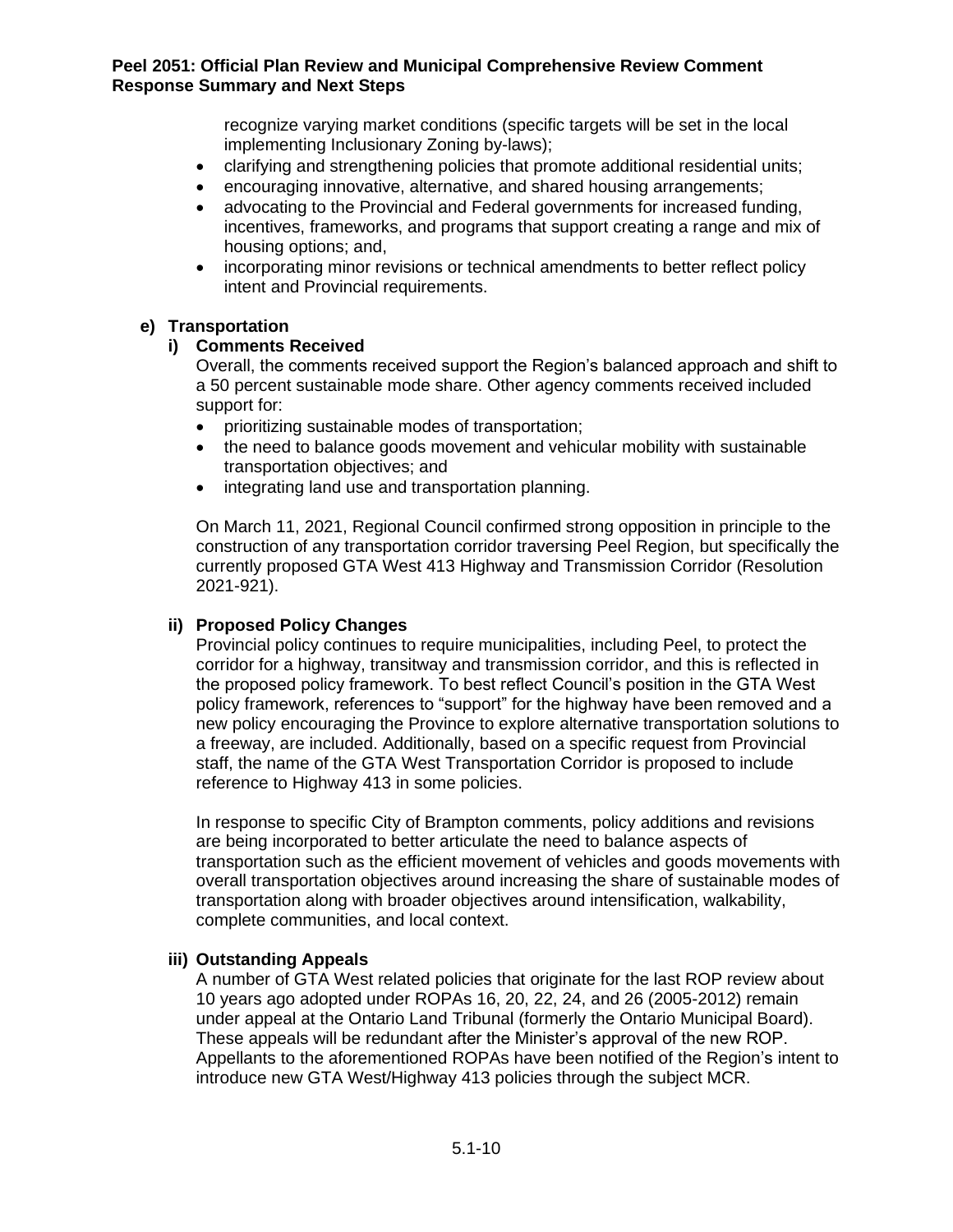# **f) Climate Change**

# **i) Comments Received**

Recent comments received continue to note that climate change is a key area of importance. Feedback received requests:

- continuing to emphasize that decisions and policies addressing growth management should take into consideration the implications of climate change as well as growth on existing communities, the natural environment and agricultural resources;
- revising goals and policies to be clearer and ensure strong policy direction is provided with respect to intended outcomes relating to the mitigation of greenhouse gas emissions and adaptation; and
- policy direction facilitating transition to a low carbon community and ensure that strong environmental policy protection is in place to protect natural systems and agricultural lands.

Overall, comments have been largely supportive of the draft climate change framework and integrated policy approach developed to address climate change mitigation and adaptation across key theme areas in the ROP and the emphasis on development of compact, mixed-use and transit oriented communities.

# **ii) Proposed Policy Changes**

The draft Climate Change policy framework has been reviewed and staff confirm that it comprehensively addresses comments received regarding greenhouse gas emission reduction planning and adaptation planning. Revisions are proposed to clarify and strengthen the integration of climate change planning in the overall policy framework, including:

- adding a new overarching goal in the ROP recognizing the broad direction for climate change adaptation and the need to achieve net zero emissions communities over time;
- updating policies related to alternative and renewable energy systems and the requirements for the planning of net zero emission communities;
- clarifying that development and implementation of sustainable site and building design standards and guidelines should achieve net zero emissions over time; and
- confirming that policies related to existing and new community areas ensure adaptation planning included strong policy direction for natural heritage and water resource systems.

# **g) Environment Related Policies (Greenlands System, Water Resources, Provincial Greenbelt Plans, Agriculture and Rural Systems)**

# **i) Comments Received**

Overall, comments received on the draft Environment related policies generally supported the policy direction or requested minor clarification of policies. Comments from the conservation authorities indicated that the draft policies provide a consistent framework and reflect current planning needs. Conservation authorities indicated the ROP provided improvements in key sections of interest including the addition of a Water Resource system section, updated drinking source water protection policies, and updated Greenlands System policies.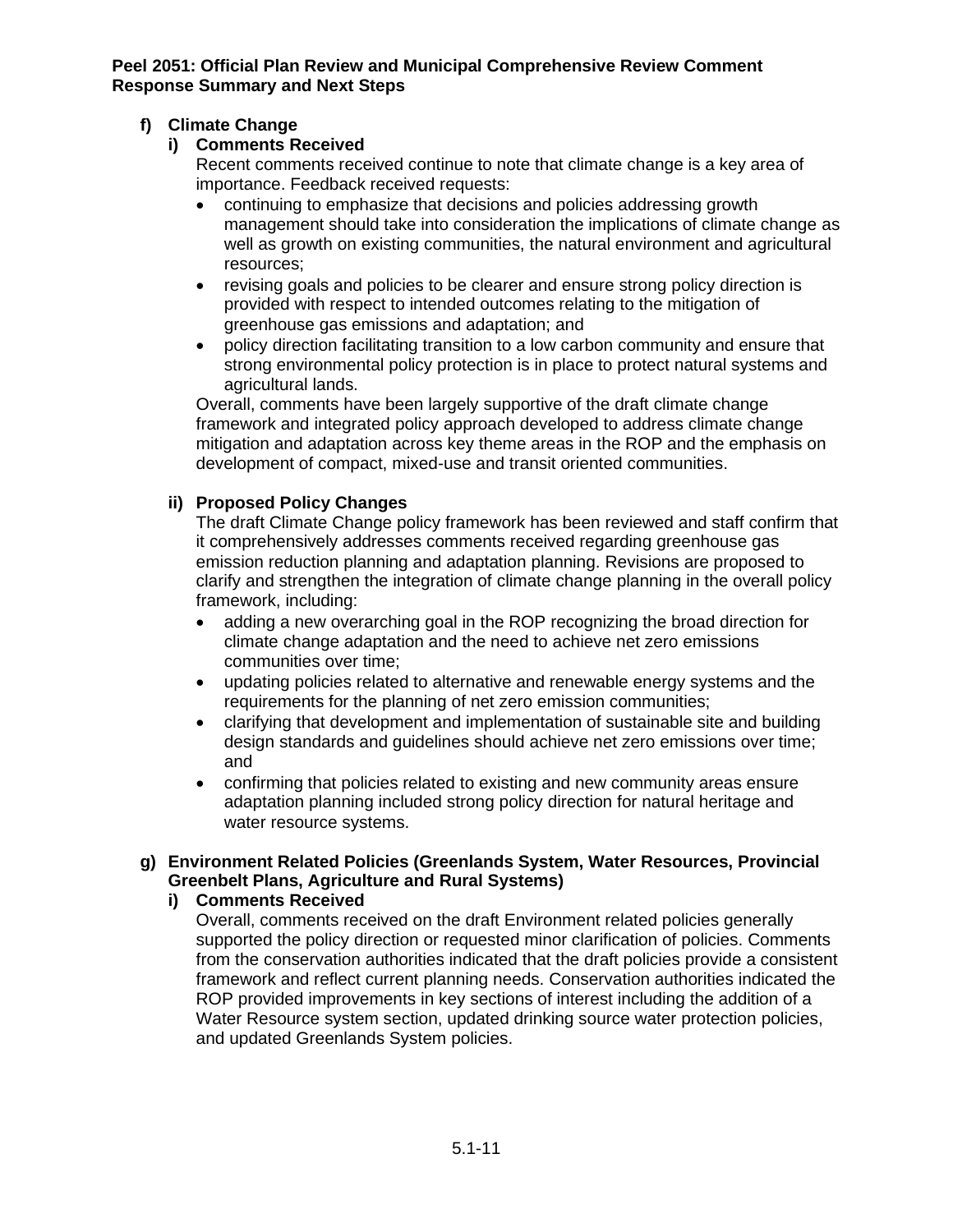Comments received from the Province request:

- clarifying policies providing direction to the local municipalities in cases where provincial policies include language such as "shall" or "will" so that policy language does not defer implementation to local official plans only (e.g. Growth Plan Water Resource System and Natural Heritage System policies);
- clarifying of how and where the Greenlands System policy framework applies in relation to the Provincial Greenbelt Plans and Growth Plan Natural Heritage Systems and key features policies; and
- clarifying the policies explaining where existing and new agricultural uses, agriculture-related uses and on-farm diversified uses are permitted in relation to the Greenlands System.

Discussions with the Province included options to consolidate the mapping of Greenlands System components and key features as an overlay map in the ROP and adding policies to clarify how the Greenlands System is to be interpreted within provincial plan areas in areas of overlap (e.g. to clarify where more restrictive policies apply). While this is currently explained in the preamble to the Greenlands System section, the Province preferred that it be clarified in the policies as well.

# **ii) Proposed Policy and Mapping Changes**

Despite the changes noted below, the policy direction continues to be regional in scope and provides for the implementation of policies by the local municipalities in local official plans. In response to comments, the following revisions are proposed:

- clarifying where the full range of existing and new agricultural uses, agriculturalrelated uses, on-farm diversified uses and normal farm practices are permitted within the Greenlands System;
- clarifying Water Resource System and Growth Plan Natural Heritage System policy direction to conform with the Growth Plan;
- adding a new Schedule Z4 Greenlands System to show where the Greenlands System policies apply in Peel as an overlay and not a designation for the purposes of showing the entire area of the Greenlands System in Peel (combining the Provincial Greenbelt and Growth Plan Natural Heritage System designations and Greenlands System Core Areas, Natural Areas and Corridors and Potential Natural Areas and Corridors features mapping, which are currently shown on separate figures that are not formally part of the Plan); and
- adding policies to clarify where the Greenlands System overlay applies in the Region in relation to the Provincial Greenbelt Plans and Growth Plan Natural Heritage Systems and permit implementation and refinements without the need for an amendment to the Plan.

# **4. Next Steps**

A new ROP will be brought forward for adoption to replace the current ROP. The new ROP would adopt the changes reflected in the "track change" ROPA. A track change version will be made available on the website to demonstrate where policies are changing, and where the policies remain the same.

By adopting a new ROP, Council has the option to review the ROP no later than 10 years after approval. Revisions may also be considered in advance; currently review is scheduled every five years.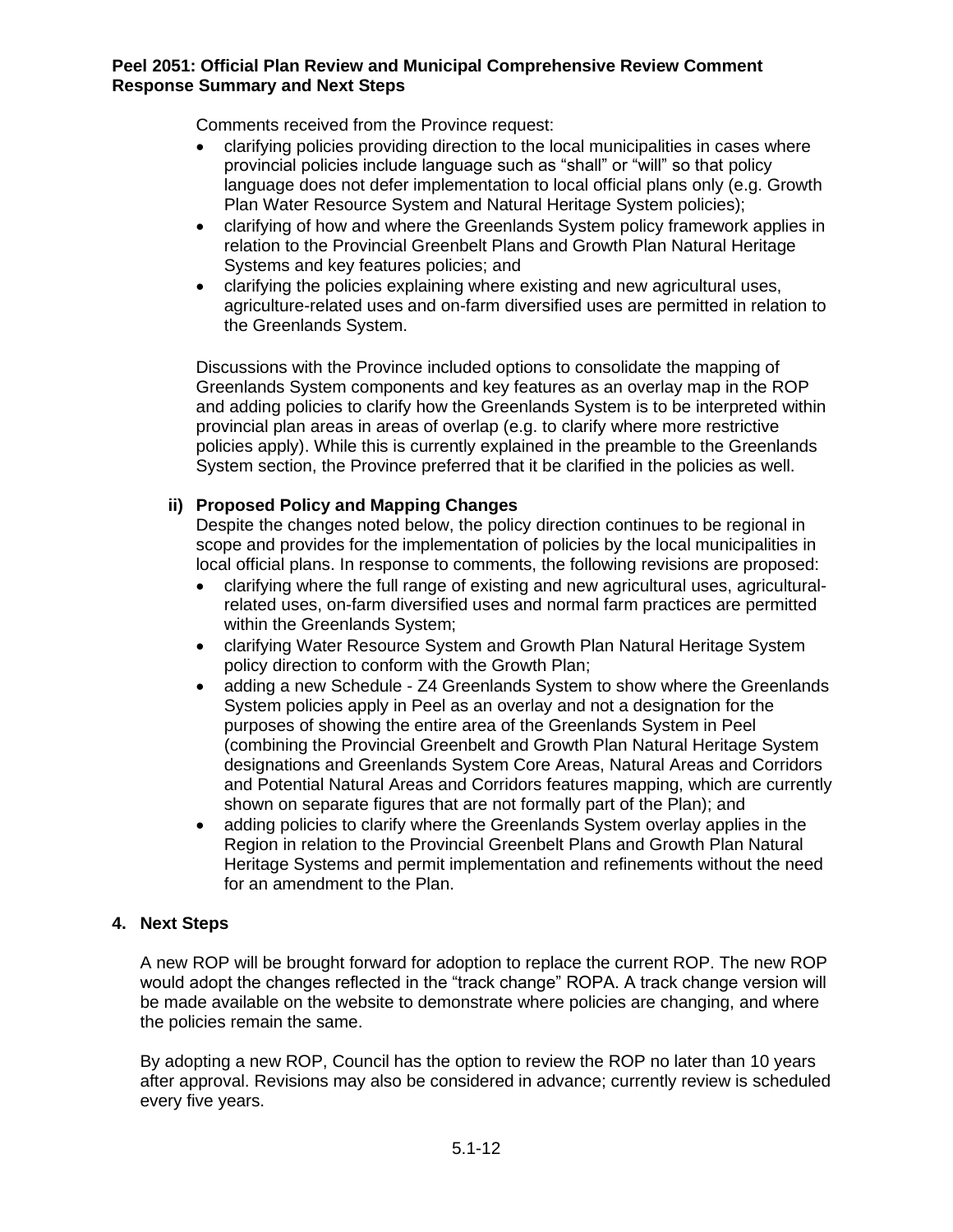Should this report be approved, a final recommendation report to Council requesting adoption of the new ROP will be prepared. Upon adoption of the Peel 2051 ROP, staff have 15 days to submit the final ROP and all supporting information to the Province for approval. The Province has 120 days to issue a decision, after which the Region can appeal a nondecision. The *Planning Act* specifies that there is no appeal for official plan updates for which the Minister is the approval authority, provided the Province makes a decision within defined timelines.

Once approved, the Region will need to update various infrastructure master plans and the development charge by-law for growth related infrastructure needs and costs associated with the new 2051 planning context.

It should be noted that the Province has allowed for upper tier municipalities to undertake the MCR through phased amendments. As a result, the Region will be proceeding with an Aggregates amendment in 2022.

### **RISK CONSIDERATIONS**

This report requests that staff proceed with submitting a final adoption report for Peel 2051 to Regional Council. The requirements in the *Planning Act* have been met, with an extensive consultation process being executed, the completion of more than 65 technical studies and 19 policy analysis papers, and the evaluation and response to comments received, all of which inform the final Peel 2051 ROP. Proceeding with timely adoption also ensures the requirement to achieve conformity by July 1, 2022 for upper-tier official plans is met.

The *Places to Grow Act* gives the Minister of Municipal Affairs and Housing authority to amend the ROP to bring it into conformity with Provincial policy. Should Peel 2051 be delayed, the ROP would be at risk of non-conformity with Provincial plans and policies. This could allow the Minister to exercise their authority and risk a Provincial decision on the ROP which may not be in the interest of the Region, align with other long range Regional planning interests, or be based on supporting technical studies that have been undertaken.

Important long-term strategic planning initiatives being planned for in Peel 2051 include:

- the designation of new employment lands;
- recommending employment conversions;
- implementing MTSA delineations and policies, which in turn allows the implementation of inclusionary zoning by the local municipalities;
- making available sufficient and appropriate land to accommodate forecasted growth and adequately respond to market demand; and
- planning for updated infrastructure master plans and an updated development charge bylaw.

Delays in adopting Peel 2051 could subsequently impact planning decisions at the Region and local level recognizing that the current ROP has a planning horizon that ends in 2031. This could result in privately initiated applications for less than 40 ha settlement area boundary expansions or additional Minister Zoning Orders that may not be comprehensively planned or consider the public and stakeholder input received to date.